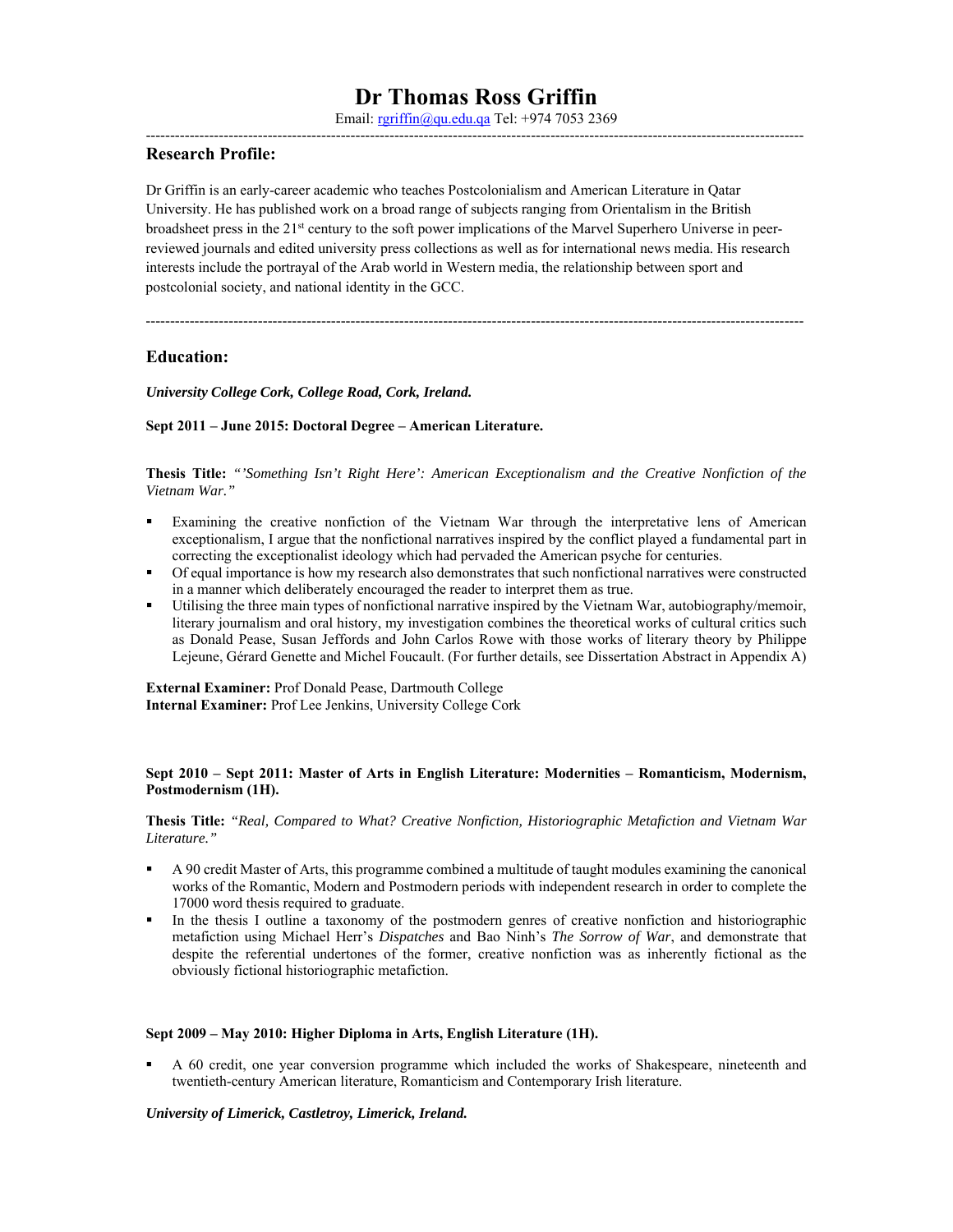---------------------------------------------------------------------------------------------------------------------------------------

# **Teaching Experience:**

### **August 2015 – Present: Assistant Professor of English & Comparative Literature, Department of English Literature and Linguistics, Qatar University**

#### **Courses Taught (as of Spring 2018):**

| <b>Upper Level</b>        | <b>Lower Level</b>             |
|---------------------------|--------------------------------|
| Postcolonial Literature   | Introduction to Literature 1   |
| American Literature       | Introduction to Literature 2   |
| Capstone Research Project | Advanced Reading Comprehension |
| 20th-Century Literature   |                                |
| Women in Literature       |                                |

#### Primary duties include:

- Literary analysis of both form and content across a broad range of genres and styles.
- Implementing learner-centred teaching strategies based on the principles of peer discussion that encourages student engagement with the chosen texts.
- Promoting the use of digital-based learning techniques, such as Blackboard, Prezi and personal blogs, within the classroom.
- Oral and written assignment preparation and correction.
- The successful and timely completion of administrative work concerning written assessments, presentation scheduling and one-to-one meetings.
- **Basic instruction on the fundamental principles of grammar and syntax, expository and argumentative** writing, and effective compositional, revision, and editing skills.

#### **Sept 2011 – April 2015: Academic Tutor (Modern English), Department of English, UCC**

As a modern English tutor, I taught five undergraduate broad-based literature classes per week of up to fifteen students per class. Each class supplemented the existing lecture structure.

---------------------------------------------------------------------------------------------------------------------------------------

### **Administrative Experience**

**Oct 2014 – July 2015: Freelance Content Creator/Proof-reader, Nova Language Solutions, Bishopstown, Cork, Ireland** 

Creation of original written site content for *Venere.com* and *Expedia.com*

#### **Oct 2011 – April 2015: Note-taker and Personal Tutor, UCC Disability Support Services**

#### **May 2011 – Dec 2014: Exam scribe, UCC Exams and Records Office**

### **Nov 2003 – August 2009: Consultant / Senior Consultant / Business Manager, Hays Recruitment Services, Cork, Ireland.**

As both a consultant and then manager of a business unit supplying contract site personnel to Ireland's leading building contractors, my main administrative duties were as follows:

- Training and mentoring of 4 recruitment sales consultants based in-office and the supervision of approximately 125 site-based construction staff.
- Negotiating prompt payment of any monies which went beyond terms agreed.

This period was punctuated by a career break spent travelling in Southeast Asia from September 2007 to March 2008.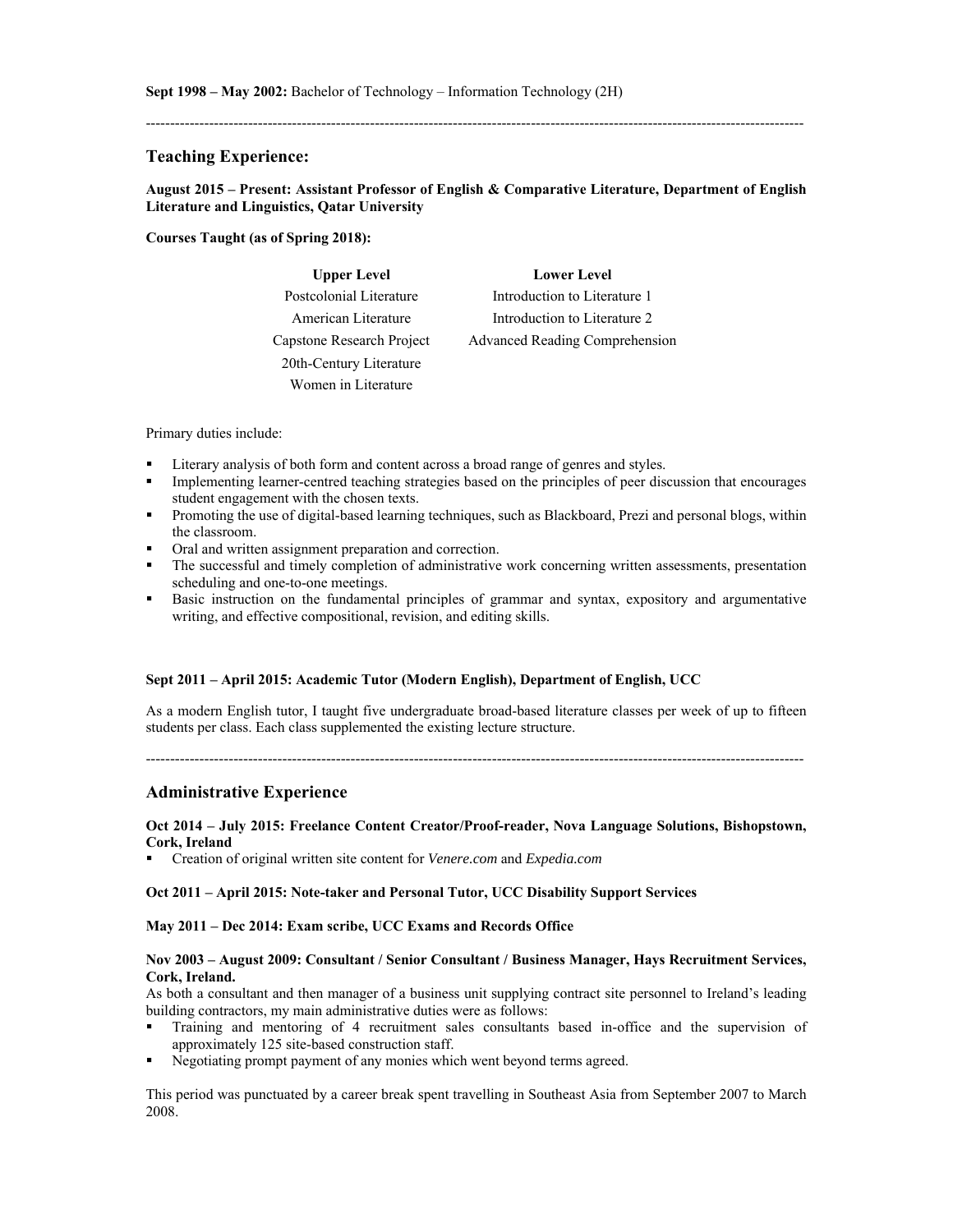# **Publications:**

### **Peer Reviewed:**

- **August 2018:** "Humanity's Greatest Hope: The American Ideal in Marvel's *The Avengers.*" *Imperial Benevolence: U.S. Foreign Policy and American Popular Culture since 9/11*. Oakland, Calif.: U of California Press, 2018.
- **October 2017:** "Football in the Hands of the Other: Qatar's World Cup in the British Broadsheet Press." *The Arab World Geographer*. Summer/Autumn 2017, 20.2-3. 170-182.

---------------------------------------------------------------------------------------------------------------------------------------

 **April 2015:** "Creative Nonfiction: A Special Kind of Fiction." *Critical Insights: American Creative Non-Fiction*. Ed. Jay Ellis. New York: Grey House Publishing, 2015. 15-28.

### **Academic:**

- **September 2015:** "History with a Human Face: Creative Nonfiction and the Oral Histories of the Vietnam War." *War, Literature and the Arts: An International Journal of the Humanities*.
- **August 2015:** Review of *The Vietnam War: Topics in Contemporary North American Literature* in *Media, War & Conflict* 8.2. 283-285.
- **October 2012:** "Possibly the Truth, the Whole Truth and Nothing But the Truth: Attempting to Define Creative Nonfiction." *The Boolean*, Vol. 3.

#### **Media:**

- **June 2018:** "Qatar Carves National Identity out of Saudi-led Blockade." *Middle East Eye*. 20th June 2018.
- **May 2018:** "Making Qatar 2022 a 48-Team Tournament is Not a Good Idea." *Al Jazeera*. 18th May 2018

---------------------------------------------------------------------------------------------------------------------------------------

### **Conferences:**

- **February 2018:** "Football in the Desert? Qatar's World Cup, National Identity, and the British Broadsheet Press." [Oral Presentation] *Liberal Arts International Conference: Local Dreams, Global Visions – Multi-Disciplinary Perspectives*. Texas A&M University at Qatar, Doha. 4th-6th February 2018.
- **December 2017:** "Qatar's World Cup and Online Media." [Oral Presentation] *Digital Humanities Colloquium*. Department of English Literature & Linguistics. Qatar University, Doha. 4th-5th December 2017.
- **September 2017:** "Football and the Half-Civilized Races: Qatar's World Cup in the British Broadsheet Press." [Oral Presentation] *Globalization. Postcolonial Studies Association Annual Convention*. School of Advanced Study. Senate House, University of London, London. 18<sup>th</sup>-20<sup>th</sup> September 2017.
- **June 2017:** "Recreating the Other: Cultural Narratives in the 21<sup>st</sup> Century Qatar." [Oral Presentation] *Asia in Motion: Beyond Borders and Boundaries. The Association for Asian Studies Annual Conference*. Korea University, Seoul. 24<sup>th</sup>-27<sup>th</sup> June 2017.
- **May 2016:** "Humanity's Greatest Hope: The American Ideal in Marvel's *The Avengers*." [Oral Presentation] *Imperial Benevolence: U.S. Foreign Policy in American Popular Culture since 9/11. The 7th American Studies Fulbright Conference*. University of Hong Kong, Hong Kong. 21<sup>st</sup>-22<sup>nd</sup> May 2016.
- **April 2015:** "Nothing to Savour with Your Eyes: The Politics of Seeing in Tim O'Brien's *If I Die in a Combat Zone*." [Oral Presentation] *Sight Unseen – Seeing, Surveillance, and the Visual Sphere in American Culture: The Irish Association of American Studies Annual Conference*. Trinity College Dublin, Dublin. 24<sup>th</sup>-25<sup>th</sup> April 2015.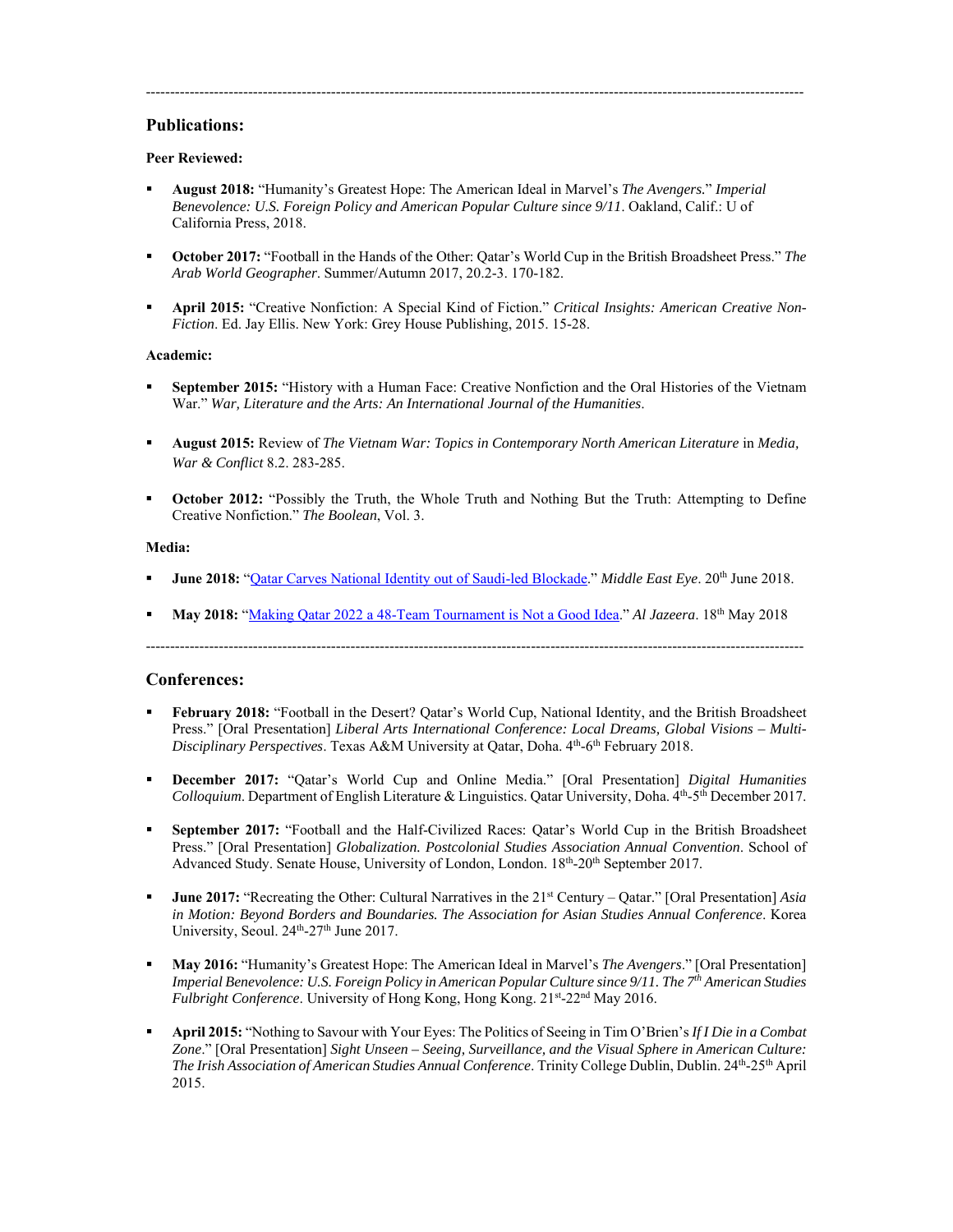- **March 2015:** "'An Occasional Item of Surpassing Value': How Fiction was Turned into Fact in the Narratives of the Vietnam War." [Oral Presentation] *International Conference on Narrative 2015*. Purdue University Calumet, Chicago, Illinois. 5<sup>th</sup>-8<sup>th</sup> March 2015.
- **November 2012:** "Daniel Defoe, 20<sup>th</sup> Century Man: Creative Nonfiction in the Eighteenth Century." [Oral Presentation] *College of Arts, Celtic Studies, and Social Sciences Annual Postgraduate Conference.*  University College Cork, Cork.  $10^{th}$  Nov 2012.
- **November 2012:** "The Exceptional Seven: America's New Kind of Cold War in *Avengers Assemble.*" [Oral Presentation] *The Marginalised Mainstream: Literature, Culture, Popularity Conference*. Institute of English Studies, Senate House, University of London, London. 8<sup>th</sup>-9<sup>th</sup> Nov 2012.
- **July 2012:** "The History Books Gloss it Over: European Exceptionalism in Graham Greene's *The Quiet American.*" [Oral Presentation] *Transatlantic Studies Association Conference*. University College Cork, Cork. 9<sup>th</sup> July 2012.
- **November 2011:** "Real, Compared to What: Does Creative Nonfiction Really Tell the Truth?" [Oral Presentation] *College of Arts, Celtic Studies, and Social Sciences Annual Postgraduate Conference.*  University College Cork, Cork. 12<sup>th</sup> Nov 2011.

---------------------------------------------------------------------------------------------------------------------------------------

# **Academic Awards:**

- September 2012: College Scholar, College of Arts, Celtic Studies and Social Sciences, UCC
- September 2011: College Scholar, College of Arts, Celtic Studies and Social Sciences, UCC

---------------------------------------------------------------------------------------------------------------------------------------

### **Funding:**

- April 2017: Fulbright Conference Travel Bursary €675 (QAR2700)
- September 2013: PhD Studentship, School of English, University College Cork €5750 (QAR24000)
- September 2012: PhD Studentship, School of English, University College Cork €10000 (QAR40000)
- September 2011: PhD Studentship, School of English, University College Cork €10000 (QAR40000)

---------------------------------------------------------------------------------------------------------------------------------------

### **Academic/University Service:**

### **September 2017 – May 2018:**

- Chair: Recruitment Committee, Department of English Literature & Linguistics, Qatar University.
- Committee Member: Timetable & Scheduling Committee, Department of English Literature & Linguistics, Qatar University.

# **June – September 2017:**

Judging Panellist – Literature: The Undergraduate Awards, Undergraduate Network, Dublin, Ireland.

### **April 2017:**

 Peer Reviewer: *New Voices in Jewish American Literature*, ed. Dan O'Brien. OLH, 2017. https://olh.openlibhums.org/articles/10.16995/olh.258/

### **September 2016 – May 2017:**

- Co-chair: Timetable & Scheduling Committee, Department of English Literature & Linguistics, Qatar University.
- Committee Member: Recruitment Committee, Department of English Literature & Linguistics, Qatar University.
- Committee Member: Capstone Committee, Department of English Literature & Linguistics, Qatar University.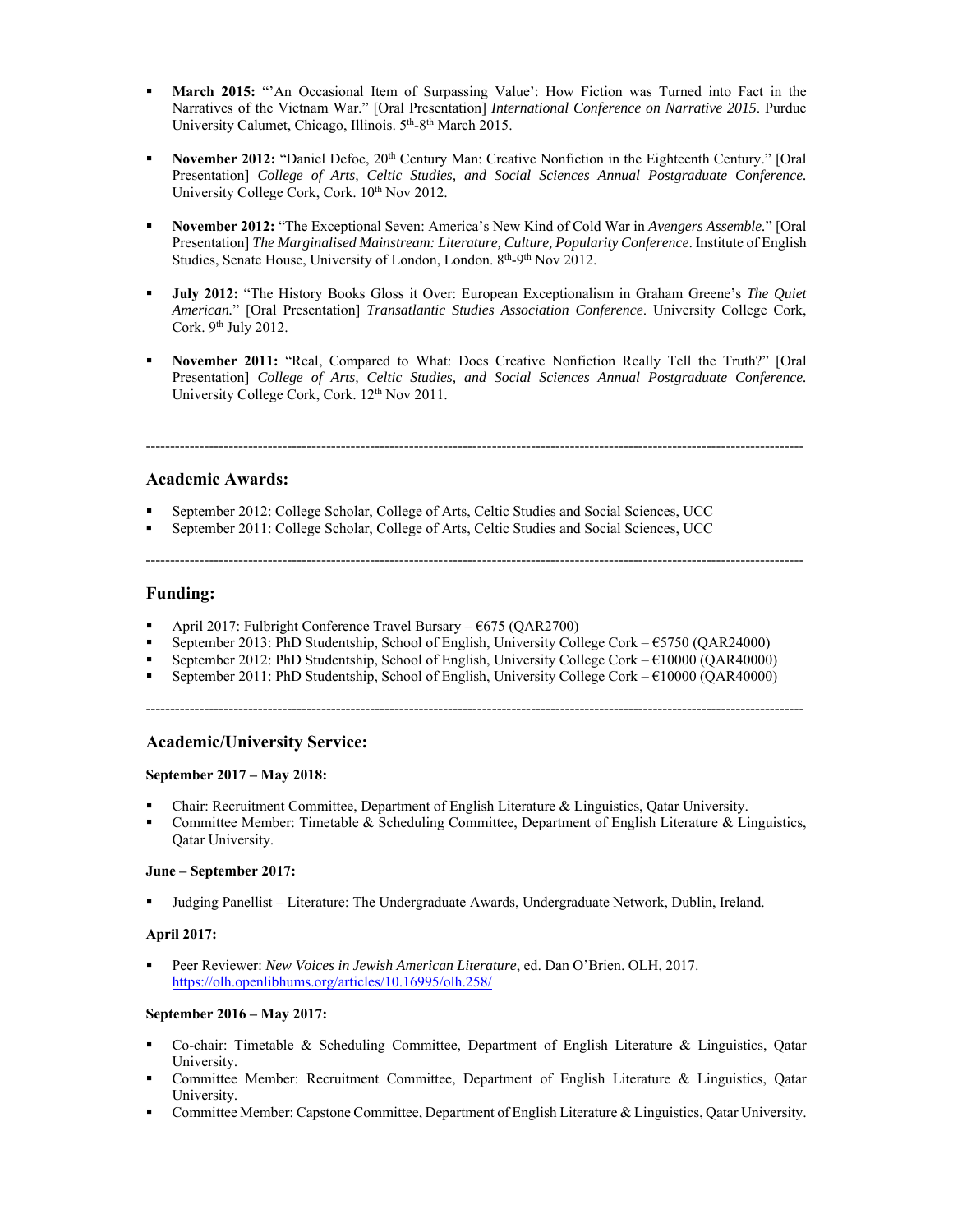### **September 2015 – May 2016:**

- Committee Member: Curriculum Committee, Department of English Literature & Linguistics, Qatar University.
- Committee Member: Literature Committee, Department of English Literature & Linguistics, Qatar University.

### **April 2015: Bookends Conference, UCC:** Co-organizer (https://bookendsucc.wordpress.com/bookends-2015/).

 This is an annual two-day postgraduate conference which provides the opportunity for all English postgraduates (MA, MPhil, Phd (Track) and PhD) to present papers on their own research.

---------------------------------------------------------------------------------------------------------------------------------------

### **Continuous Professional Development:**

#### **2018: Office of Instructional Development, Qatar University**

Courses Taken:

**Sept 2018: Developing Narrative (Storytelling) Approaches to Enhance Learning.** 

#### **2017: Office of Instructional Development, Qatar University**

Courses Taken:

- Nov 2017: Avoiding Powerpointlessness: How to Develop and Use Presentation Materials Effectively.
- Oct 2017: Addressing Different Learning Styles.
- **Sept 2017: Maximising Motivation (Theirs and Yours).**

#### **2016: Office of Instructional Development, Qatar University**

Courses Taken:

- Approaches to Developing and Implementing Learner-Centred Pedagogy.
- How to Improve Success Chances for Your NPRP Proposal Workshop.<br>■ NPRP 10th Cycle Workshop.
- NPRP 10th Cycle Workshop.
- PLO Assessment Workshop.

#### **2015: Office of Instructional Development, Qatar University**

Courses Taken:

- Overview of Library Resources .
- **•** Academic Integrity.
- Effective Teaching Strategies and Teaching First Year Courses.
- The First Day of Class: Setting the Tone for Rest of the Semester.
- Blackboard 9.1 Introduction.
- Blackboard 9.1 Similarity Reports *SafeAssign* and *TurnItIn*.
- Blackboard 9.1 Online tests 1.
- Blackboard 9.1 Online tests 2.

### **2013: Digital Editing Skills for Research Postgraduates in the Humanities and Social Sciences. College for Arts, Celtics Studies & Social Sciences, University College Cork.**

Courses Taken: HTML, XML, Wordpress, TEI, IP and Copyright Issues

#### **2011: Teaching and Learning for Graduate Studies, Ionaid Báire (Teaching Centre), University College Cork.**

Courses Taken:

• The dynamics of small and large group teaching.